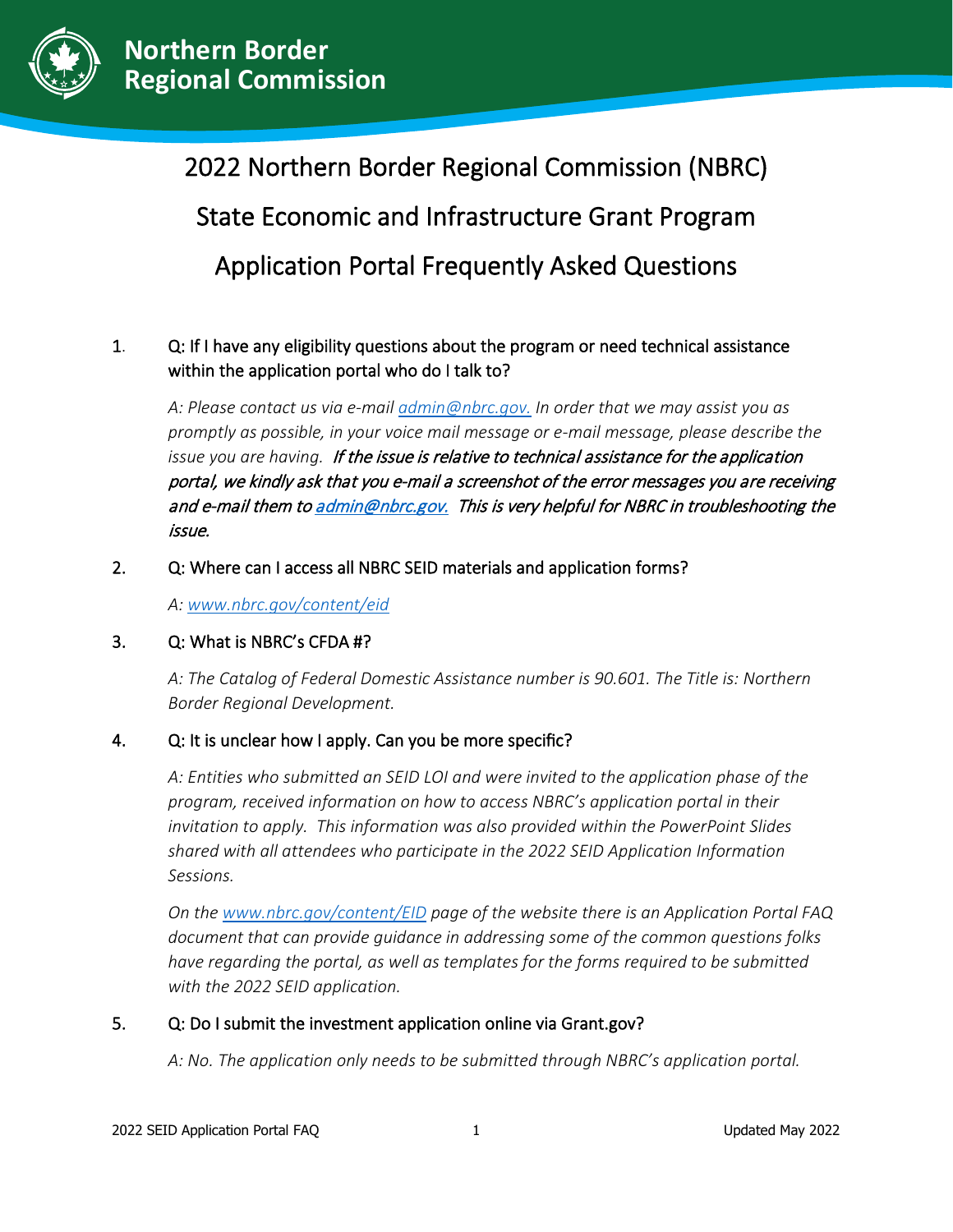## 6. Q: Can we submit our 2022 application via e-mail or in hard copy vs through the NBRC application portal?

 A: *No. Applications that are not submitted through NBRC's application portal will not be eligible for review and scoring.*

#### 7**.** Q: What is the difference between the primary contact and the authorized official?

A: *The primary contact often fills out the application and once it is "Submitted" it goes to*  the Authorizing Official for sign off. The Authorizing Official receives an e-mail and must log in to the portal to sign off on the application and then submit it*.* The application is not considered submitted until the authorized official has signed off on it*. The Authorized Official is the person who has been formally authorized by the applicant entity to apply for entity to apply for, receive and spend funding on behalf of the applicant entity.*

## 8. Q: I am trying to set up my account as an authorized official and can't save the information in the portal, why is that?

*A: If the Primary Contact has not set up their account the authorized official won't be able to set up their information first. Please have the primary contact register and set up their account. Please also see Question #7 above as it relates to the role of the Authorized Official.* 

9. Q: I am the primary contact on a project and have an existing account within the NBRC application portal. The authorized official does not have an existing account. Can I create a new application or does the authorized official first have to set up their account? *A: The Primary Contact is the person who completes the application. When the application is complete, the Primary Contact would submit the application for approval by the Authorized Official. When the Authorized Official receives the email with the link to approve the application, this is typically the first time that the Authorized Official sees the application. The Authorized Official doesn't access the grant application until it's time to review and sign for approval at the very end. Until then, the Authorized Official cannot access the application.*

### 10. Q: What if I am already registered in the system, I forget my password and when I request a new password, I don't receive an e-mail with a temporary password?

*A: Check your spam folder, make sure your e-mail inbox is not full, and confirm your workplace server is not blocking the e-mail from reaching you. It is very common for an entities firewall, primarily municipalities, to block e-mails coming from NBRC's application portion. Even if you allow NBRC's e-mail address, every time you ask for a new password it is sent from a different IP address so it still may end up being blocked. While NBRC has made significant upgrades to the portal the "not receiving a password" issue has typically been found to be a result of the applicant's firewall not allowing the e-mails from the portal to come through.* Please check with your IT department to determine if that is the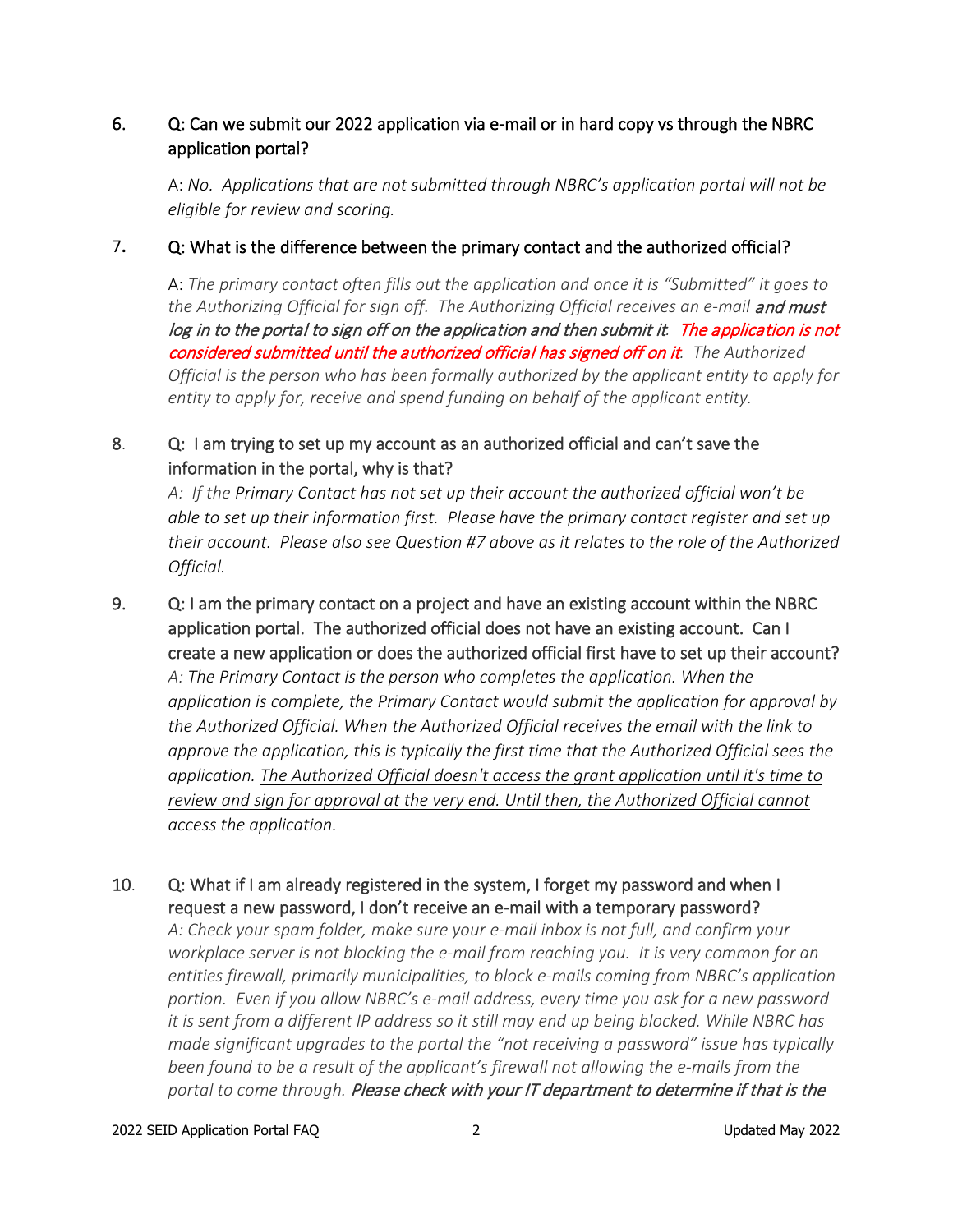cause for not receiving an e-mail. *If none of those are the issue, contact NBRC at 603- 369-3001 or via e-mail at [admin@nbrc.gov](mailto:admin@nbrc.gov) for assistance.* Also see Questions 8 and 9 above.

- 11. Q: (For Prior SEID Applicants only) When I log into my account why am I seeing an SEID application from another year on the Grant Application display screen in the portal? *A: Any existing user who created a grant application within the application portal, since 2017, will see those prior year applications. Once the user clicks on the Apply for Grant button, that will create an application for the currently open 2022 grant season and will not affect previous years applications/grants.*
- 12. Q: (For Prior SEID Applicants only) When I click the "Apply for Grant" button I see the application page with the demographic information in Questions 1-4 pre-populated with information from a prior year application? What if the pre-populated information is not correct?

*A: As indicated in Question #11, any existing user who created a grant application within the application portal, since 2017, will see those applications. Once the user clicks on the Apply for Grant button, that will create an application for the currently open 2022 grant season. Questions 1-4 are pre-populated with data from the previous year application. This is done when an existing user creates a new application to reduce the amount of data entry the user is required to perform. If any of the pre-populated information needs to change for 2022, click the "edit general information" button at the end of Question 4.*

### 13. Q: On the Federal SF424 form, what should I enter as the Funding Opportunity and Title (Question 12)?

*A:* Leave the Funding Opportunity # blank*. The title should be "Economic and Infrastructure Development Investment Program"*

# 14. Q: On the Federal SF 424, for Question 17, what is the earliest start date I can enter for my proposed project?

*A: October 1, 2022. The proposed project start date cannot be before NBRC funds can be committed/obligated at the federal level. As a reminder, 2022 SEID awards will not be made until late August 2022.* 

### 15. Q: What is the maximum timeframe for an NBRC funded project?

*A: The investment period (time that the project shall be completed) shall be October 1, 2022, to September 30, 2025, unless permission has been given to begin the project prior to October 1, 2022.* 

# 16. Q: On the Federal SF424, for Question 19, is the application subject to Review by State Under Executive Order 12372 Process?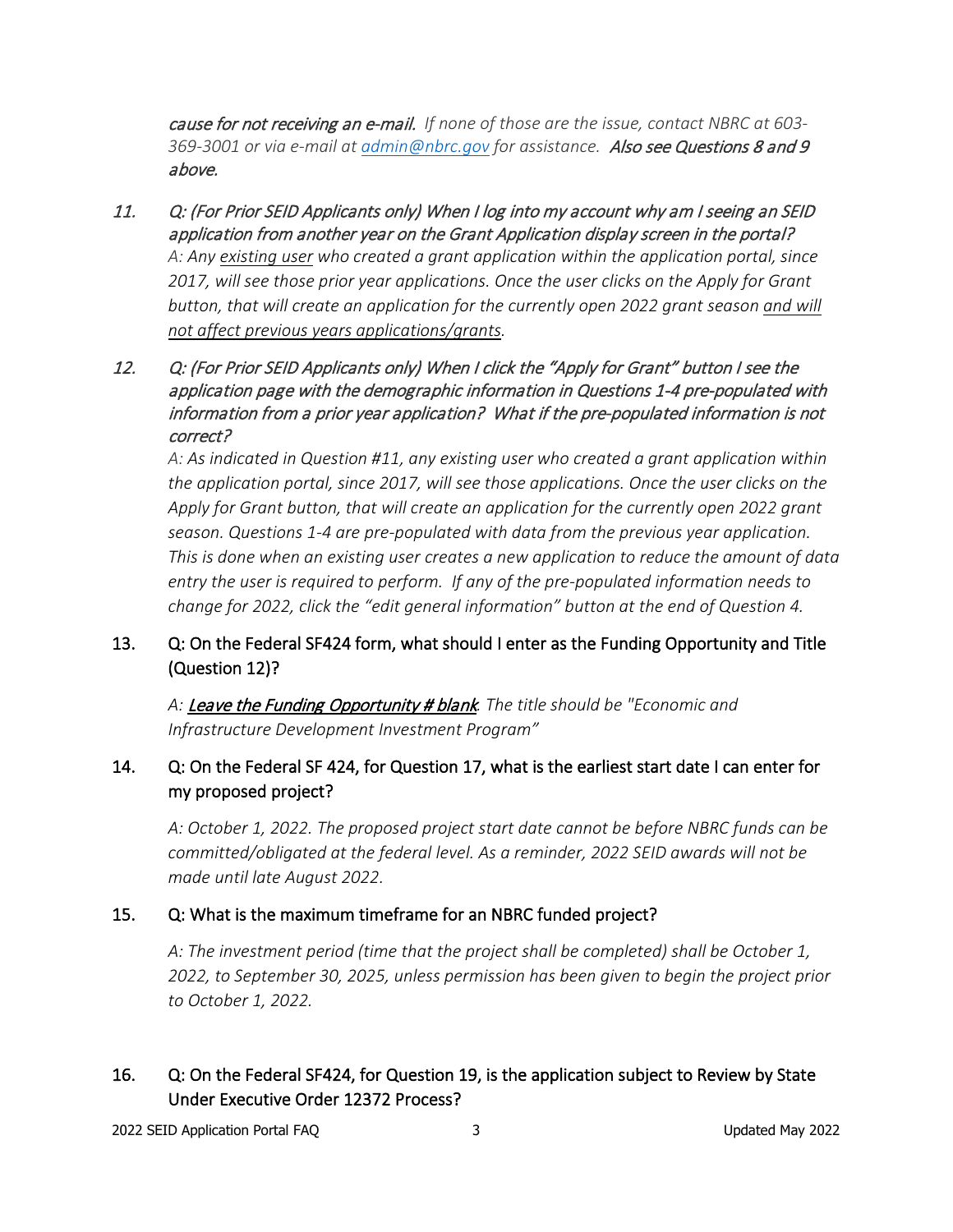*A: For projects located solely located in ME, NY, or VT the answer is No. Currently NH is the only state in the NBRC Service Area for which this applies to. If your project is located in NH, in whole or in part, please review*

*<https://www.ojp.gov/sites/g/files/xyckuh241/files/media/document/eo12372spoc.pdf> for additional information.*

### 17. Q: I am unclear how to answer some of the application questions, is there a resource to assist me?

*A: Yes, please refer to the SEID Application Manual, as it contains information that matches up with question in the application portal. The application manual can be downloaded from [www.nbrc.gov/content/eid.](http://www.nbrc.gov/content/eid)* 

### 18. Q: Where can I find a list of all the supporting documents that must be included with my application?

*A: A checklist of all required documents can be found within the SEID Application Manual on Page 32. Please visit the SEID program page on NBRC's website [www.nbrc.gov/content/eid](http://www.nbrc.gov/content/eid) for available templates.* 

## 19. Q: If I am including letters of support for my project proposal, who should they be addressed to?

*A: The letters should be addressed to Office of the Federal Co-Chair of the Northern Border Regional Commission, 53 Pleasant Street, Suite 1501, Concord, NH 03301, and cc: the appropriate State Governor's Alternate.* Please combine all letters of support as one pdf and upload them as part of the supporting documentation submitted with your 2022 SEID application.

REMINDER: If the letter is mailed to the NBRC office, there is a chance it will not be received in time to be included with the application.

# 20. Q: I entered the wrong NBRC request amount, so what is showing in the table of Question #33 of the application is incorrect and doesn't allow me to change it. How do I correct the NBRC request amount?

*A. The NBRC request amount in Question #33 auto-populates from the amount you enter in Question #6 of the application, so you need to correct the NBRC request amount in Question #6.*

21. Q: SF424C, Question 17 indicates we should consult the Federal agency for the Federal Percentage share and to enter the resulting federal share. What do I put in that line?